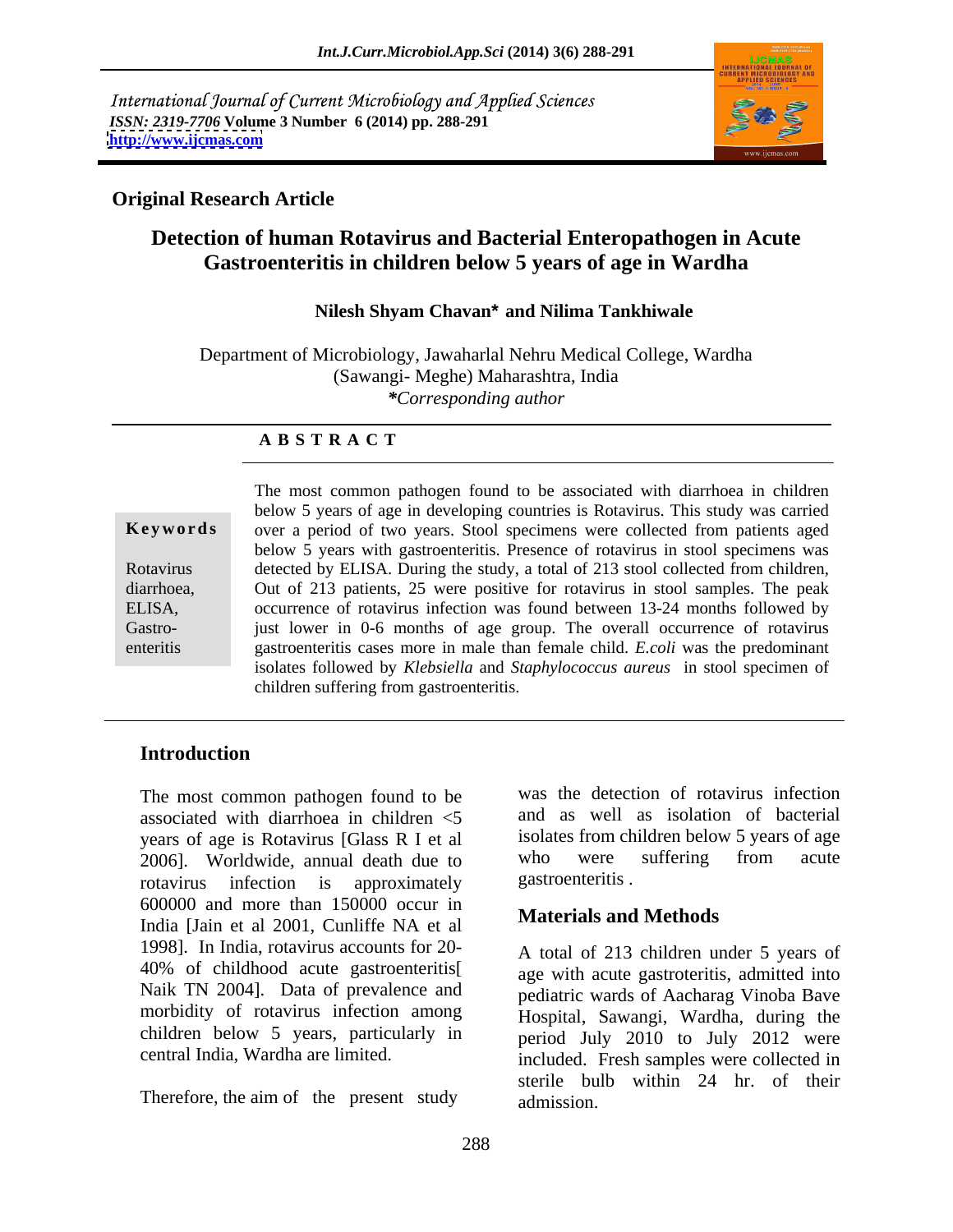And transported immediate to laboratory rotavirus diarrhoea cases is presented in and were then processed for bacterial, table No1. parasitological, and viral studies to laboratory. All the stool samples were Rotavirus is among the most common examined macroscopically and cause of acute gastroenteritis in children microscopically for the presence of any ova and/or cyst. For bacterial pathogens, become available, rotavirus vaccine was samples were inoculated on MacConkey's not given to children residing in Wardha agar and blood agar and incubated at 37°C for overnight. The bacterial enteropathogens were identified by Rotavirus infections in human being are standard laboratory methods. All stool well documented with variable degree of samples were screened for rotavirus using prevalence. In the present study, 11.73 %. a commercial IVD Research Inc. Quality rotavirus infection was detected among diagnostic kit, Carlasbad, USA for the acute gastroenteritis cases in Wardha. detection of Vp6 antigen Saravanan P et Similar prevalence rate of 11.2% found in

Rotavirus was detected by ELISA in 25 of Sex wise incidence of rotavirus infection<br>213 objective associated among male and female was 68% and 32 213 children. The rotavirus associated with bacterial pathogens were 36% patients in various age group. The total percentage of rotavirus detection was 11.73 %. The rotavirus as sole pathogen accounted for 64% of the acute discerned between male and female child gastroenteritis in the below 5 years children. The highest incidence was in the 13-24 months and just lower in 0-6 months of children. The age wise distribution of

table No1.

below 5 years. Although a vaccine has become available, rotavirus vaccine was not given to children residing in Wardha which were enrolled in this study.

al 1997]. children in Bangalore and Mysore by **Results and Discussion Example 3** India reported 11.5%. Similar prevalence rate of 11.2% found in Aijaz S et al and Yachha Sk et al in north India reported 11.5% .

> Sex wise incidence of rotavirus infection among male and female was 68% and 32 %, respectively. It is indicated that, male children was more susceptible to acute gastroenteritis than female. and however, no association of rotavirus infection could discerned between male and female child which is reported in Chennai [ Saravanan P, Ananthan S 2004]

| 212<br>Table No.1 Rota<br>$\mathbf{r}$ $\mathbf{r}$ $\mathbf{r}$ $\mathbf{r}$ $\mathbf{r}$ $\mathbf{r}$ $\mathbf{r}$ $\mathbf{r}$ $\mathbf{r}$<br>, vears grour<br>. patients be'<br>. (n=)<br>10W<br>-positive<br>↑ V1ru.<br>e in diarrhogenic pa<br>- - - |  |
|-------------------------------------------------------------------------------------------------------------------------------------------------------------------------------------------------------------------------------------------------------------|--|
|-------------------------------------------------------------------------------------------------------------------------------------------------------------------------------------------------------------------------------------------------------------|--|

| <b>Characteristics</b>                           |                 | <b>Rotavirus Positive</b> | <b>Rotavirus Negative</b> |        |
|--------------------------------------------------|-----------------|---------------------------|---------------------------|--------|
| Age (in months)                                  | Positive        |                           | <b>Negativ</b>            |        |
| $\begin{bmatrix} 2 - 24 & (n=143) \end{bmatrix}$ | $\overline{10}$ | 13.2%                     |                           | 86.7%  |
| $25 - 60$ (n=70)                                 |                 | $8.5\%$                   |                           | 91.4%  |
| Total = $213$                                    |                 | 11.73%                    | 188                       | 88.26% |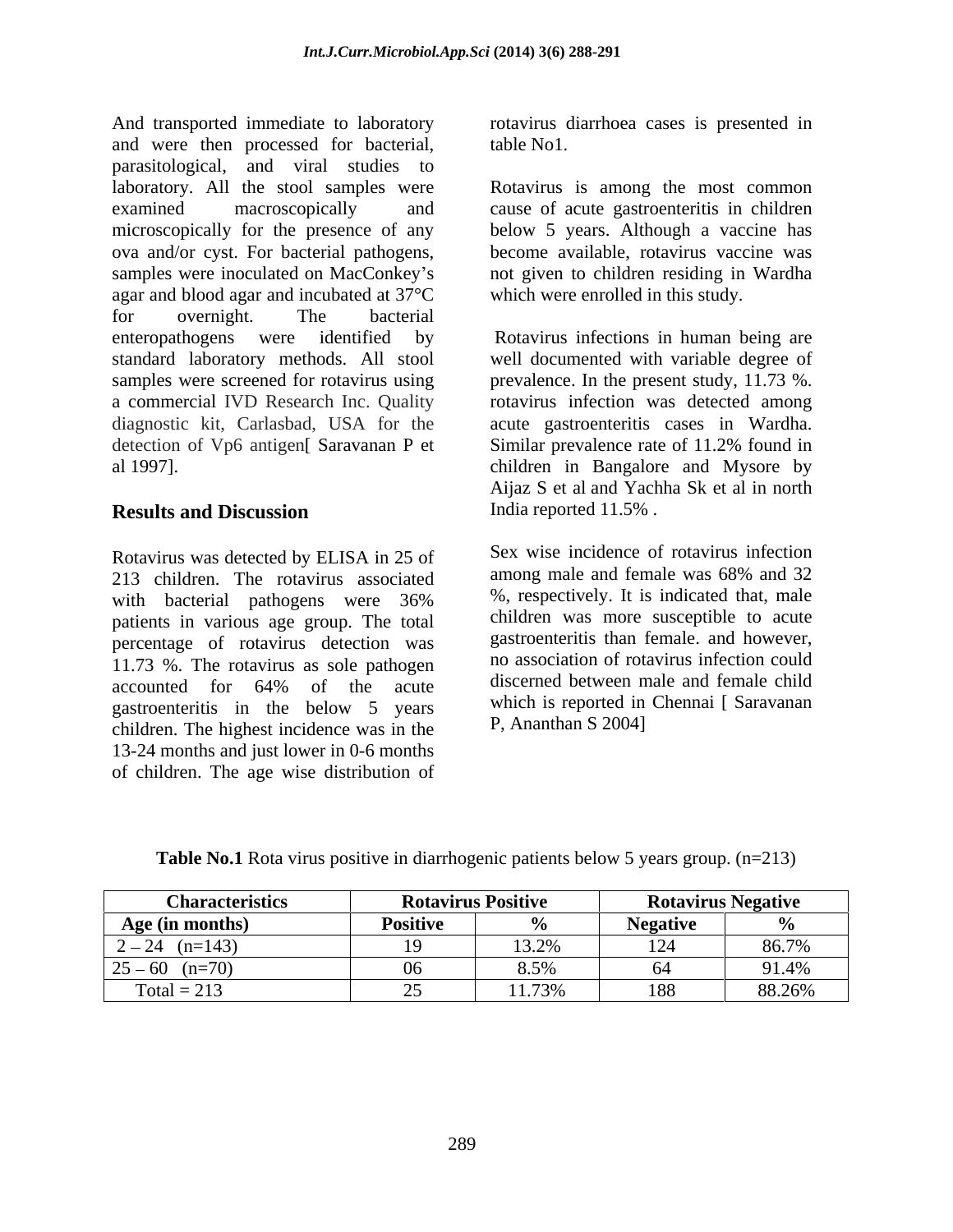| <b>Clinical presentation</b> |                | <b>Rotavirus</b><br>Positive $(\% )$<br>$(n=25)$ | <b>Rotavirus</b><br>Negative $(\% )$<br>$(n=188)$ |
|------------------------------|----------------|--------------------------------------------------|---------------------------------------------------|
| <b>Fever during</b>          | Yes            | 100(100)                                         | 158 (84)                                          |
| hospital admission           | N <sub>o</sub> | 00(00)                                           | 30(15)                                            |
|                              | Yes            | 14(56)                                           | 88(47)                                            |
| <b>Vomiting</b>              | No             | 11(44)                                           | 99(53)                                            |
| <b>Degree of</b>             | None           | 00(00)                                           | 9(4.7)                                            |
| <b>Dehydration</b>           | Some           | 12(48)                                           | 163(87)                                           |
| admission                    | Severe         | 13(52)                                           | 9(5)                                              |

**Table No.2** Comparison of clinical presentation in rotavirus positive and negative patients .

**Table No.3** Rate of isolation of bacterial enteropathogens, Parasites and detection of Rotavirus according to age groups (in months)

| $\bf{A}$ ge           | v-v                     | $7 - 12$    | 13-24                    | 25-36    | $37 - 60$      | <b>Total</b>                       |
|-----------------------|-------------------------|-------------|--------------------------|----------|----------------|------------------------------------|
|                       | $(n=73)$                | $n=19$      | $(n-55)$<br>$\mathbf{u}$ | $(n=34)$ | $(n=32)$       | $(n=213)$                          |
| E.coli                | $\epsilon$ <sup>0</sup> |             |                          |          |                | 180                                |
| Klebsiella spp.       |                         | $\cup$      | - 02                     |          |                | 16                                 |
| <b>Staphylococcus</b> | $\sim$ $\sim$<br>VV.    |             | $\Omega$                 |          | $\Omega$<br>vv | $^{\prime}$                        |
| E.histolytica         |                         | VV          |                          | 01       | $00\,$         | $\Omega$<br>$\mathsf{v}\mathsf{v}$ |
| Rotavirus             |                         | $\check{ }$ | $^{09}$                  | 03.      | $\Omega$<br>U3 | $\sim$<br>$\overline{\phantom{a}}$ |

In present study the rotavirus diarrhoea were reported higher in 13-24 months age group . similar result was found by Sanjay Chavan et al 2013. No deaths were recorded among the rotavirus positive acute gastroenteritis. Even rotavirus Group A rotavirus strains and high vaccine was not in use in Wardha population. This study in central India, wardha found rotavirus infection is 11.73% of children below 5 years with Cunliffe NA, Kilgore PE, Bresce acute gastroenteritis, predominantly in the age group  $< 2$  years. There was higher rate  $R$ I. Epidemiology of rotavirus of fever in rotavirus cases. No deaths were recorded among the rotavirus cases and bacterial cases. Bull WHO 1998;76:525-537.

JS,TurciosR, Ficher TK,Widdowson Current prospects and Future Prevalence of rotavirus diarrhoea

challenges . Lancet 368:323-332.

- Jain V, Das BK, Bhan MK, Glass RI, Gentsch JR The Indian Strain surveillance collaborating Laboratories. Great Diversity of prevalence of mixed rotavirus infections in India. J Clin Microbiol 2001;39:3524-3529.
- Cunliffe NA, Kilgore PE, JS,Steele AD, Luo N, Hart CA,Glass RI. Epidemiology of rotavirus diarrhoea in Africa : a review assess the need for rotavirus immunization.
- **References** infection: Key to preven tunnecessary Glass RI, Parashar Ud,Bresee Childhood diarrhea. Ind J Med Res Naik TN. Rapid dianosis of rotavirus use of antibiotics for treatment of 2004, 119, 5.
	- MA(2006) Rotavirus Vaccine : Kelkar SD, Purohit SG, Simha KV.